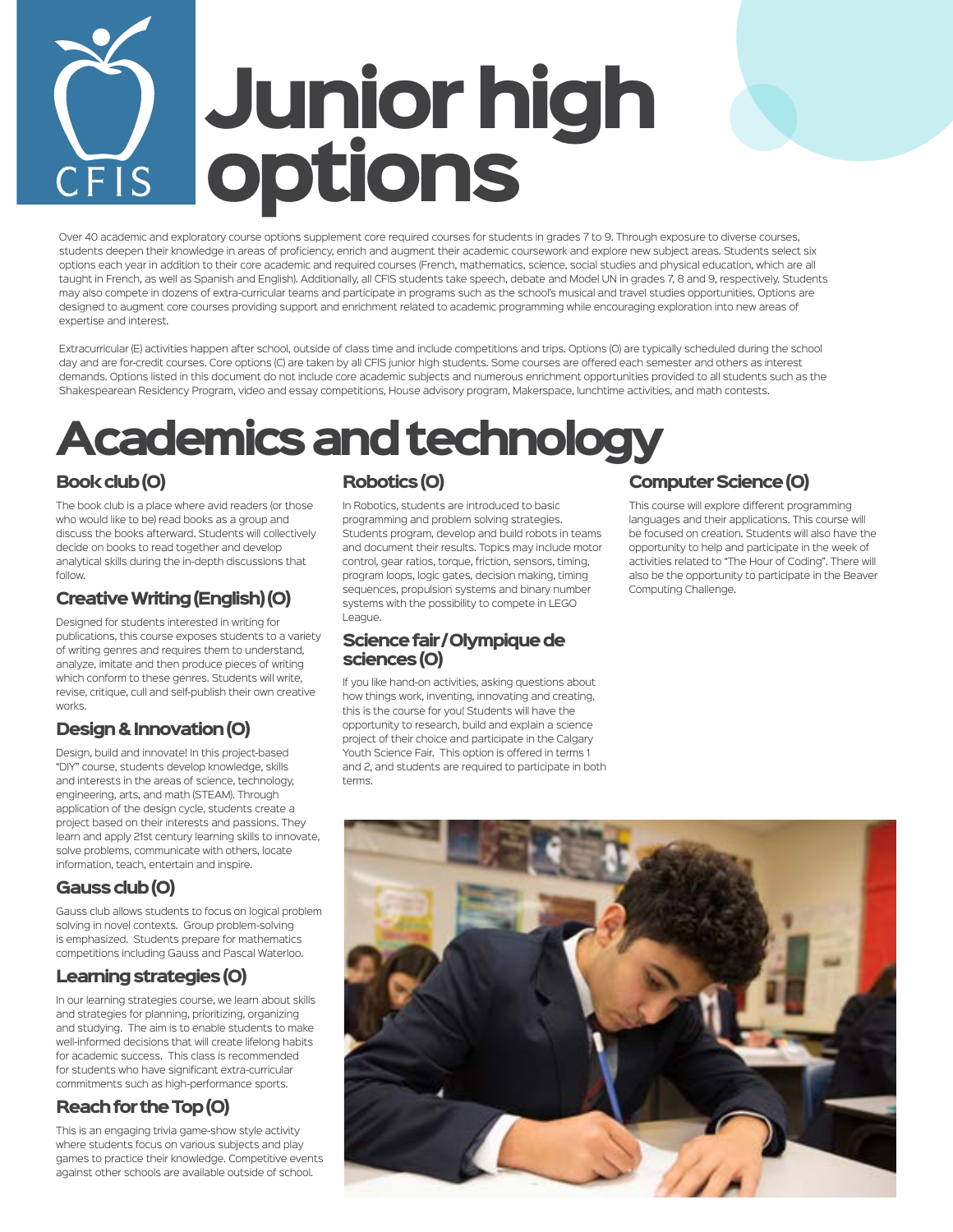# Global studies and leadership

### Debate (E/C)

Building on the curricular course in Grade 7 and ongoing speech options in French, English and Spanish, students venture into the world of debate developing their critical thinking skills through researching and delivering arguments and counterarguments. Debate provides a structured place to hone their speaking and presentation skills all while thinking about novel subjects they may not otherwise be introduced to.

#### Food studies (O)

The course will explore culture through food, while learning basic cooking methods, nutrition and the importance of developing a healthy lifestyle. Be prepared to have lots of yummy food to eat!

#### Model United Nations (E/C)

Through simulations of the General Assembly of the United Nations, students attempt to resolve issues and international crises such as armed conflict, violations of human rights and social and economic development. Simulations teach students about how the UN operates, while requiring them to balance the national interests of the country they are representing with the needs of the international community to ensure peace and stability in the 21st century.

#### Speech (E/C)

Through our curricular speech course in Grade 7, students make incredible progress in poise, voice control, expression, eye contact and speed in a short time. Speech continues as an option for continued competition in grades 8 to 12. Presentations skills transfer to other academic classes and to outside activities, and students draw the connections between participation in speech and the depth of impact it will have on all aspects of their education.

#### Speech in Spanish (E/O)

Speech in Spanish is an opportunity to practice Spanish and learn about related culture by immersing in Spanish poetry and prose. Also, this is a place to practice presentation skill. There will be a bilingual speech tournament occurring in November (Term 1).

### Student life (O)

Students will have the opportunity to propose, plan and execute activities related to student life at CFIS. Examples of such activities are an organized sports day, various contests within the school, movie nights and a pep rally.

#### Travel studies (E)

The CFIS travel studies program is one way our students put their knowledge and fluency in three languages into action. Leadership skills and interpersonal relationships are nurtured, and fluency in French and Spanish is fostered alongside cultural understanding and appreciation. Our enriched curriculum comes alive as students visit historical sites, study tropical ecosystems at work, care for local animals, build schools and interact with people from diverse cultures. CFIS's travel studies program is carefully planned and supported by faculty leaders and experts in student global travel and humanitarian work such as Me to We.

#### GRADE 7 TRAVEL STUDIES

In Grade 7, the trip focuses on developing a caring, safe learning environment through team building and broadening students' comfort zones and aptitude for leadership. Activities link with the health and social studies curriculum and focus on taking initiative, leading humanitarian projects and problem solving.

#### GRADE 8 TRAVEL STUDIES

Grade 8 programming builds confidence in French fluency through immersion in French language and culture. Everything students have learned in Canadian history comes alive alongside modern Francophone culture, music and food. Students experience, some for the first time, the incredible culture and language they are a part of as French speakers.

#### GRADE 9 TRAVEL STUDIES

In Grade 9, students venture further afield to engage with the culture, people and ecosystems of South and Central America. Before completing their Spanish DELE and diploma exams in Grade 10, students have a chance to be immersed in Hispanic language, culture and food. Students make a difference restoring ecosystems and supporting local communities through humanitarian work.

#### UNESCO (O)

Stemming from UNESCO's four pillars, students have the opportunity to propose, plan and execute projects that touch on different social issues. These are student-led initiatives that result in a final project, which may include, but is not limited to, volunteer work, collaboration with the community and education.

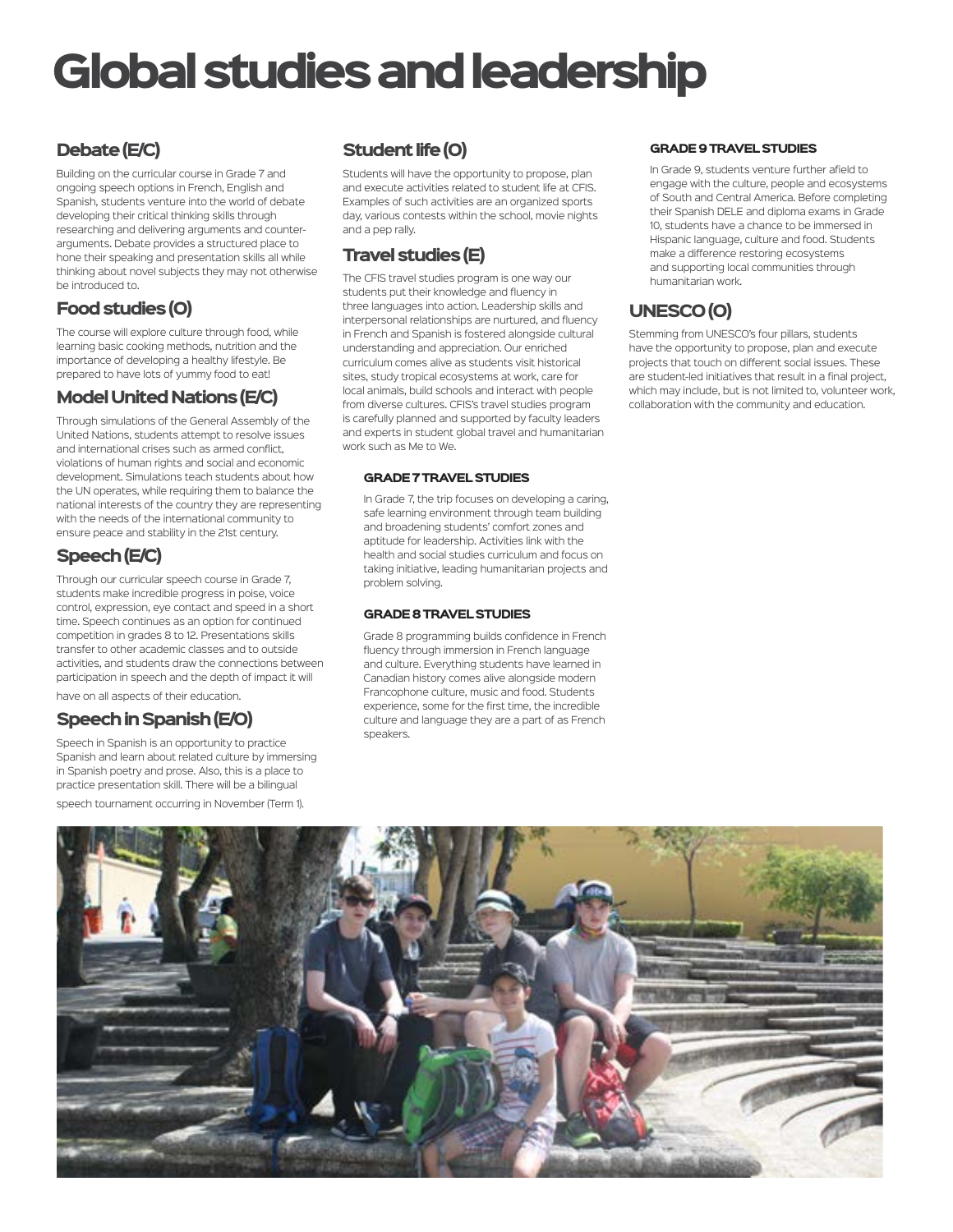# Health and athletics

### Dance (O)

Students will have the opportunity to explore a variety of both individual and partner dances. They learn proper warm up, strength building, footwork, choreography and cool down, and have the opportunity to perform. The students have leadership opportunities where they lead the various stages of a dance class, choreography and explore the creativity behind this social art form.

### Fitness (O)

Students have an opportunity to improve their personal fitness, gain understanding of basic fitness principles, learn basic anatomy and gain an appreciation for different types of training methods by participating in a variety of group exercise classes.

### Sport-specific option (O)

Students work on skill development or school sports following the sports seasons in volleyball, basketball, badminton and soccer.

#### Outdoor education (O)

This option allows students to develop knowledge, skills and safety abilities in outdoor activities. With these skills as a base you can pursue and enjoy your choice of outdoor pursuit activities and enhance your personal fitness and level of well-being.

#### Athletic teams (E)

CFIS is a member of the Calgary Independent Schools Athletic Association (CISAA). As such, there are many opportunities for students to become involved in competitive extra-curricular athletics in a variety of sports.

In our Secondary Division, we had over 20 competitive teams in 2017-18 Students in grades 7 to 9 participate in seven sport seasons organized by the CISAA with multiple teams in each grade.

CFIS students have a history of success in competition, regularly bringing home CISAA city banners in golf, volleyball, basketball and cross-country, as well as medals in badminton and track and field.

In 2017-18, 84% of Junior High students represented the school in interscholastic sports. In 2017-18, 56% of Senior High students were in our sports teams.